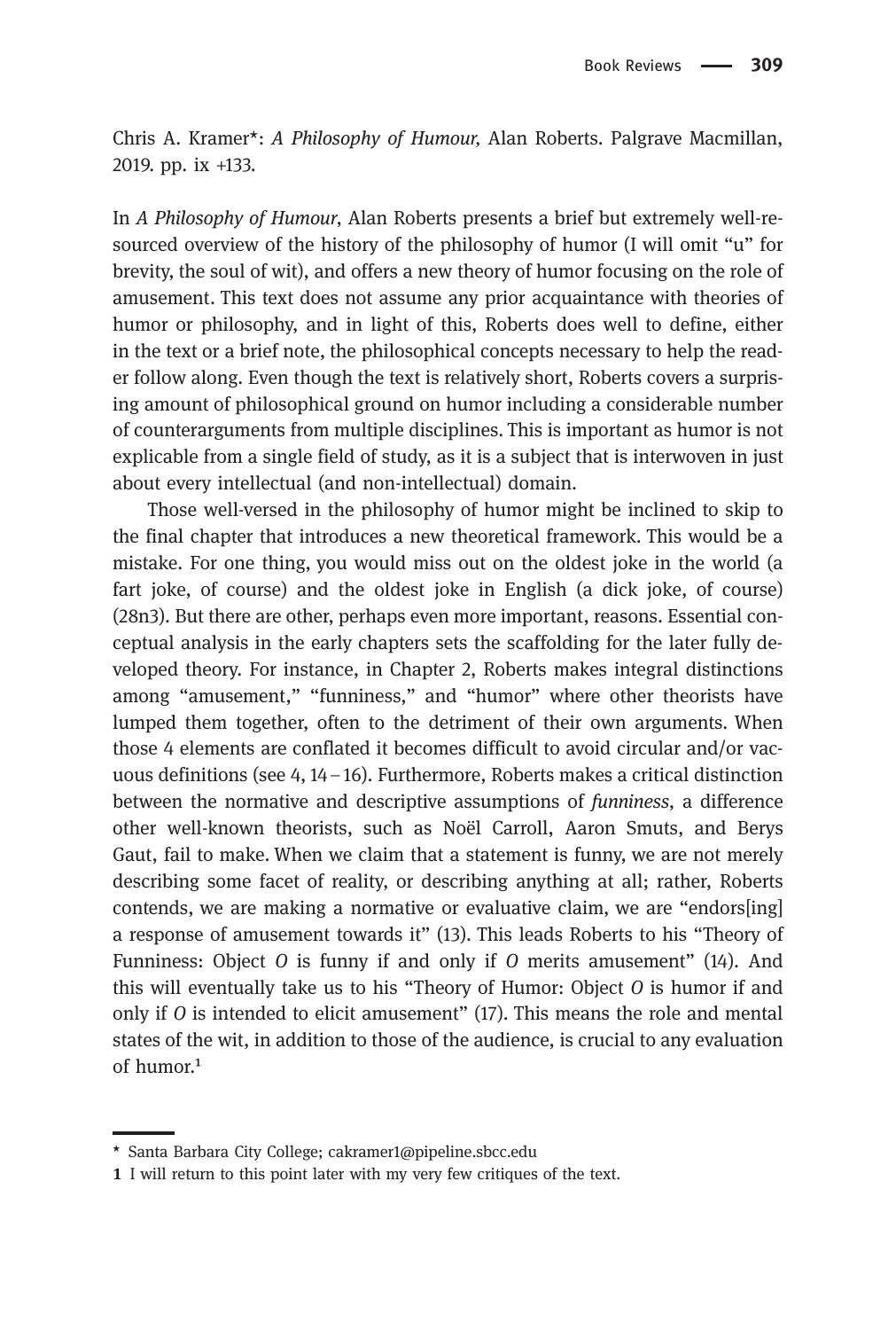Indeed, because of the "intended" criterion, we are able to preclude ubiquitous cat videos on YouTube from the circle of humor, even if they amuse us. I, for one, find this to be a positive development. Additionally, "unintentional humor," on Roberts's account, is contradictory: if I accidentally slip on a banana peel [this has surely NEVER actually happened in the history of humanity, but seems to make it into every text on humor, including this one], and my friends (and enemies) laugh at me, I am *not* the author of humor, even though my inept actions caused others to be amused. Rather, I am the unintentional object of amusement. The assessment is different, of course, if we can determine that the fall was a deliberate bit of slapstick (something Roberts's theory does well to address in a way other theorists often cannot). Arriving at this conclusion is not a flaw of the theory, but the "inevitable consequence of making the definition of 'humor' more rigorous" (19).What then is "amusement," the critical component of humor? We have to wait until the final chapter, luckily, only a mere 96 pages away.

Chapter 3 offers early accounts of the Superiority, Release, and Play theories of humor, setting the stage for Chapter 5 where he provides critiques as well as "refinements" focusing on the affective elements of amusement. Chapter 4 highlights the cognitive components of amusement, centering on early incongruity theories and then supplying some fine-tuning. In the interest of space and not giving it all away, I will focus here only on one of these proposed refinements. Historically, Incongruity theses state that some sort of dissonance, unexpected result, frame-shifting between incompatible scripts, or general incongruity is necessary or sufficient, or necessary and sufficient, for humor. Roberts covers what he calls unsuccessful refinements of the incongruity theories (51–57) then proposes his own treatment borrowing from Arthur Koestler's Bisociation model. This takes some work, even though it is in a short span of a few pages. He ends up with the following cognitive component of amusement: "If subject S is amused by object O, then S activates two inconsistent interpretations via unsound reasoning because of O" (75). The addition of unsound reasoning helps to explain why we are sometimes amused when confronted by a fallacy or recognize we have committed one ourselves, but only in certain circumstances. This then leads to his assessment of the affective component of amusement found in the Superiority, Release, and Play theories in the penultimate chapter.

His "key insight" gained from the Superiority theories (the view that there is always a butt of a joke) is that aggression, in the proper amounts, can increase the degree of amusement (90). But if there is too much, if the comic goes too far or "crosses the line," then there is the other side of the bell curve, and amusement decreases. This is not the most insightful point of the book, but it plays an important role in connecting the affective with the cognitive components of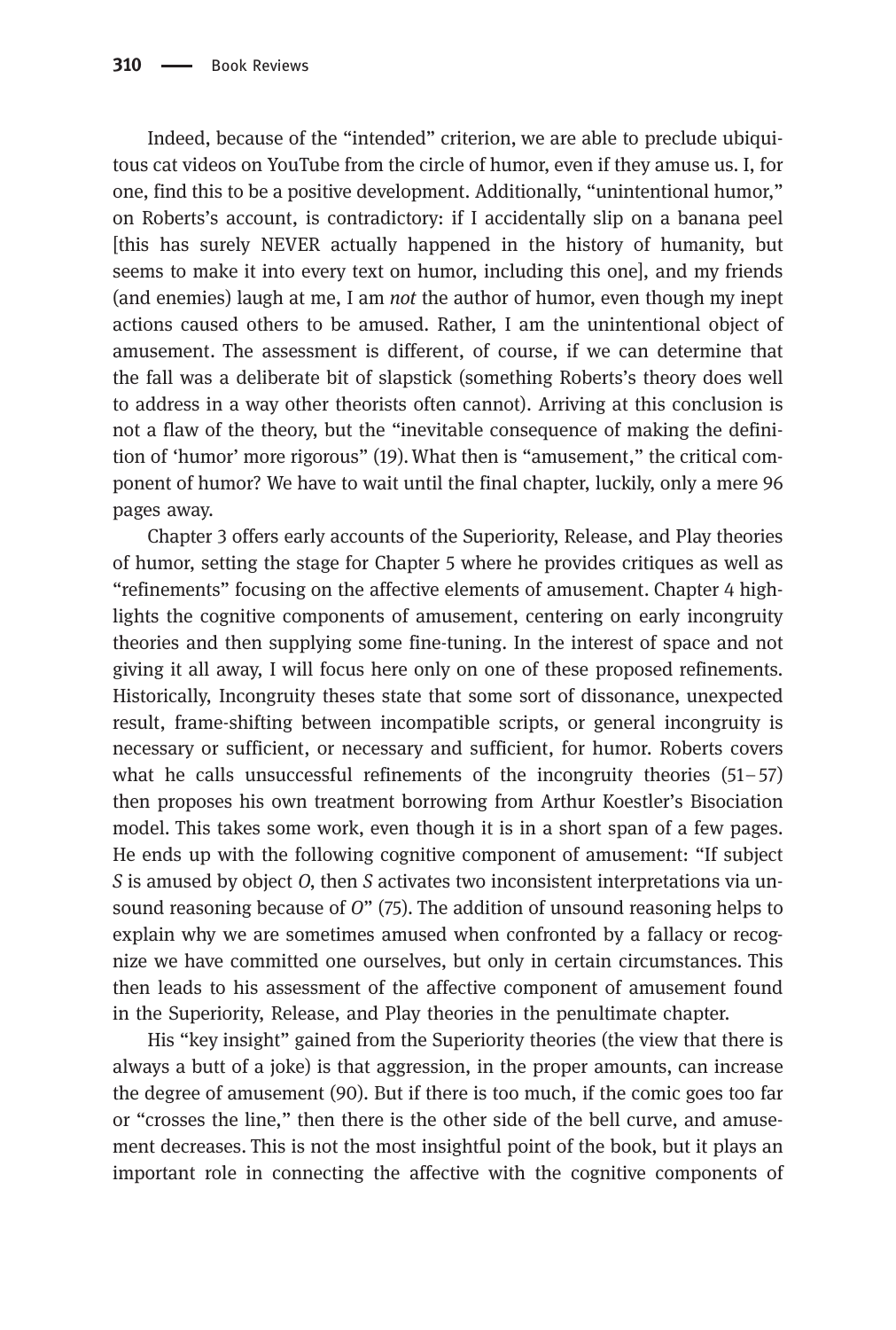amusement later. It reminds me of the scene from Woody Allen's Crimes and Misdemeanors, "If it bends it's funny. If it breaks, it isn't." This Aristotelian golden mean of aggression will be a key component in Roberts's broader theory of the affective component of amusement. It could be argued that there is a similar bell-curve found in cognitive elements of incongruity theories as well—too much incongruity with no hope for resolution will correlate with less amusement. Too little incongruity, a joke that requires hardly any cognitive effort, will also lack amusement (think of an easy riddle or crossword puzzle, or, on the other end of the spectrum, a riddle or puzzle that appears unsolvable). I was once told that James Joyce had a number of inside jokes embedded in his Ulysses that only a few people could get. He also had a number about which, purportedly, only he could experience incongruity. This much obscurity makes one wonder whether there could be humor present at all.

Roberts's most interesting insight is his refinement of contemporary Play theories where he considers that play, while not sufficient, might be necessary for amusement. He invokes the wonderful coinage from Michael Apter referencing a playful state of mind—"paratelic"—one is engaged in an activity solely for the pleasure of it. This is in contrast to a "telic" state that is goal-directed, and thus akin to seriousness, although they are not synonymous (99). While one can be both telic and playful, one can also be both playful and serious, and even in a paratelic state while interacting with satirical humor. This conceptual work has great potential for studies of serious humor. But, one cannot be simultaneously paratelic and in a goal-directed state. This, for me, is the crux of the book, but also a potential weakness. He then delivers the definition of the affective component of amusement which is combined with the cognitive component to give the following theory of amusement: "Subject  $S$  is amused by object  $O$ , if and only if: (1) S is in the paratelic state. (2) S activates two inconsistent interpretations via unsound reasoning because of  $O(13)$  S's arousal is increased because of (2) (116). I am only going to consider part 1 of this definition, the arousal component appears sound, and any critique of (2) would require a full length paper.

Roberts notes that counter-examples to part 1 would have to "be cases of amusement in a goal-directed state or cases of amusement in a threatened state" (104). I agree with him that being in a playful state precludes one being, in that moment, threatened, as the two states are incompatible. But it is not obvious that goal-directedness and amusement are mutually exclusive. Of the putative counter-examples he offers, the following is the most promising: "a tennis player is amused with self-satisfied delight at skillfully scoring a point. It may seem that the player is both amused and in a goal-directed state. However, I argue that here the amusement and goal-directed state occur successively rather than simultaneously. The player is in the goal-directed state while scoring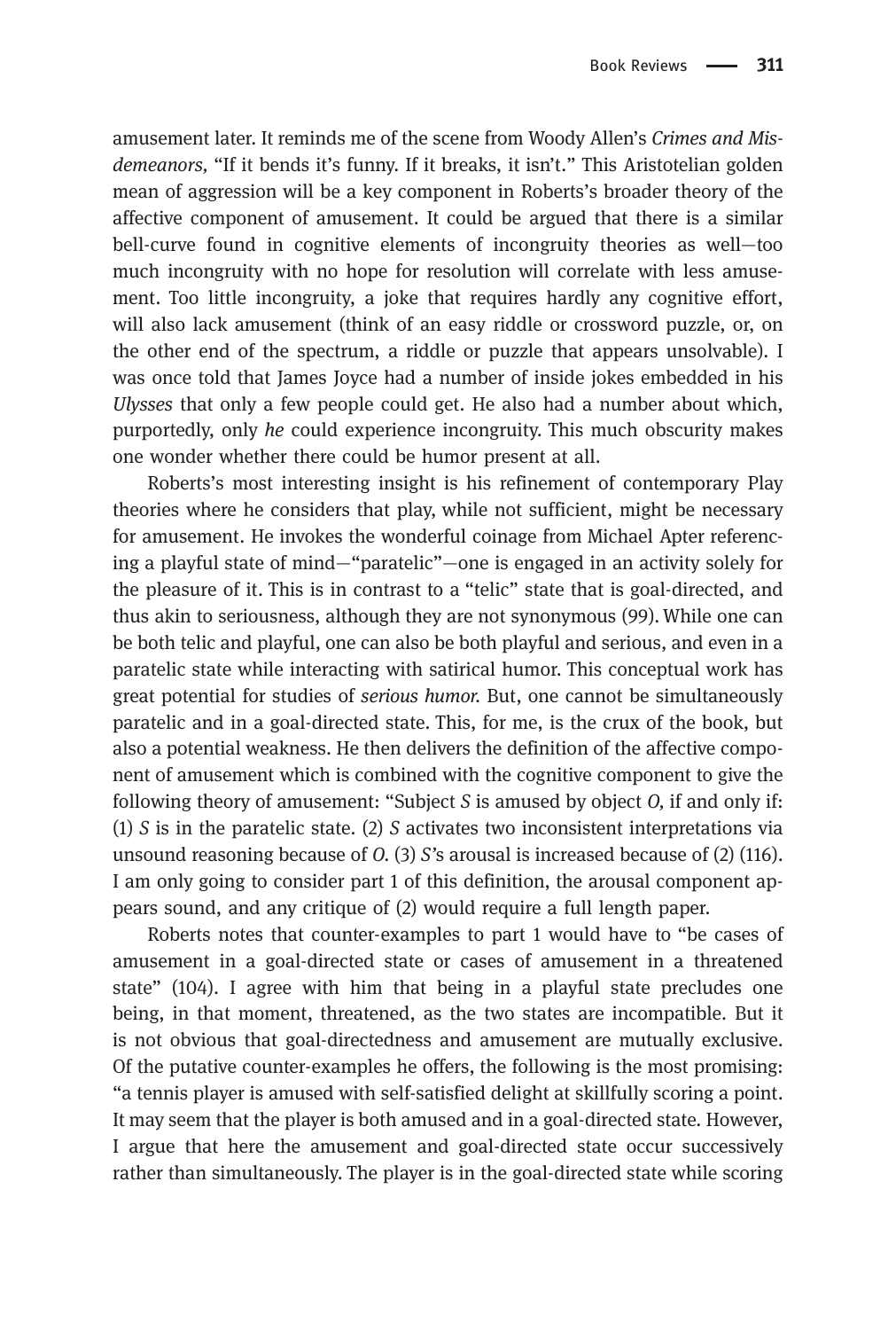the point and in a state of amusement after scoring the point" (105). An analogy with satire might be this: the audience is in a paratelic state, listening to a comedian solely for the sake of amusement, and only after laughing at a subversive joke, do they get the point on a cognitive level, and might be led to a telic mode in which they might now have a conscious goal to address an injustice called out by the humorist. But the tennis example focuses only on the player's mental states, not the audience's, which makes sense in an analysis of a tennis player's self-satisfaction. This fact is revealing when juxtaposed with instances of humor. Throughout the text, Roberts primarily is concerned with an audience's reception and internal mental states when perceiving something that might constitute amusement. In fact, he only makes explicit reference to the mental states of humorists, those who intend to elicit amusement in others, a couple of times (17–20). With such little focus on the creators of amusement, a large segment of socio-political humor is left under-explained, in particular the unique collaborative relationship between humorist and audience. Why does this matter?

Consider a couple of examples from comedian and (simultaneously) Civil Rights activist Dick Gregory: "'My wife and I were just voted the good-neighbor award, we even went out and burned our own cross'" (quoted in Watkins 1999, 257). Or this, "A black man enters a Southern restaurant and is told, 'Sorry, we don't serve colored folks here.' His reply, 'Fine, I don't eat them, just bring me a medium rare hamburger'" (quoted in Watkins 1991, 52). In both cases there is an inconsistent interpretation brought on by unsound reasoning, and the audiences' arousal is increased because of the incongruity, meeting Roberts's second and third conditions in his theory of amusement. But it is not clear that the audience, nor importantly, Gregory himself, is completely ensconced within a paratelic state, that is, without any goals. These instances of humor can be explained better if we assume Gregory has multiple goals simultaneously; one goal is to get an audience to think about and possibly make a change regarding something that might otherwise be uncomfortable, racism or oppression, e.g., and another, simultaneous goal, is to get them to be amused. It might be that there is more emphasis on one over the other, and so for clarification we could place the goal of amusement first in the sentence, but this does not determine a temporal ordering of amusement and consciousness raising.

Roberts, quoting Apter, claims that: "When in the paratelic state one will 'create a small and manageable private world… into which the outside world of real problems cannot properly impinge' and 'experience the world through a protective frame,' feeling safe from danger or serious consequences'" (100). But Gregory's humor is goal-directed while it remains within the "protective frame," a frame that he creates via his amusing performance. This was a necessary construction for Gregory especially when he performed in front of predom-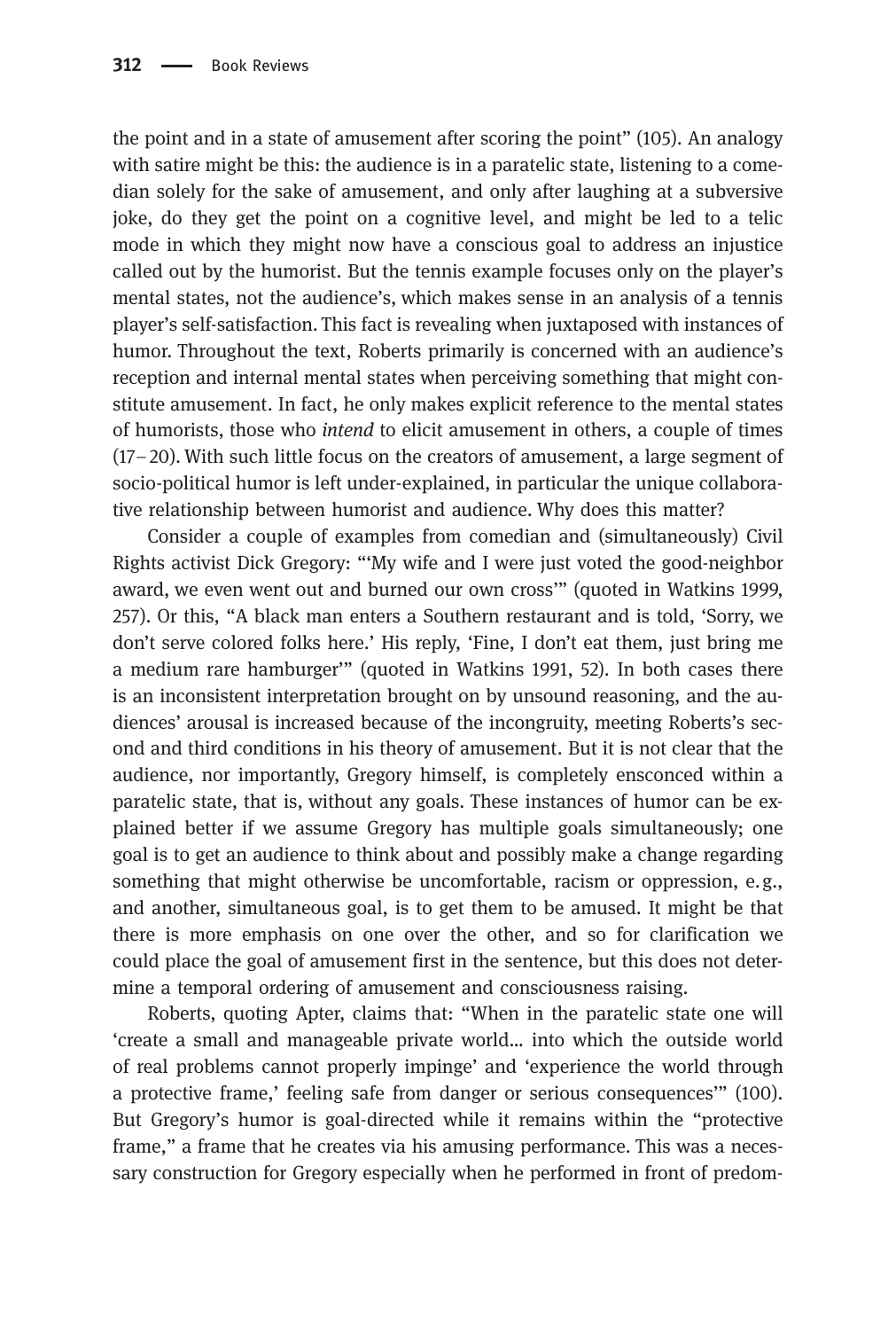inantly white audiences in white-owned theatres. In these cases, the amusement he elicits within his audience is inseparable from his dual goal of consciousness raising. In order to get his humor, which is one of the audiences' goals, the cognitive element is required for them to make the appropriate shifts between inconsistent interpretations, that is, to experience amusement. In other words, Gregory is both amused (and amusing) and in a goal-directed state, and so too are his audiences whom he has invited through humor into a collaborative relationship. This is most likely the case with audiences that have some prior experience with his brand of ethical humor. To be sure, they are engaging with his humor for the sake of being amused, so this constitutes a type of goal-directedness, but they are also likely aware of the social commentary that is inextricably intertwined with his mechanisms of amusement. Put another way, in these cases the amusement mechanism and the social commentary mechanism are the same. He has created "a small manageable world" that is protective within the playful act for himself and the audience, but it is not "private" and it is not wholly disconnected or immune to the impingements of the "outside world or real problems," problems he and his audience are interested in solving.

Admittedly, this might not be a devastating critique of Roberts's theory, in fact it might merely stand as a springboard for further conceptual analyses of satirical humor, but ones that would require more development including the interconnections between wit and audience. There are other criticisms of the text, but they are minimal. For instance, Roberts is a bit unnecessarily repetitive for such a brief work. He fits the model of "I am going to tell you what I am going to do, then I am going to do it, then I will remind you what I just did," even when what he just did was only a page or two prior. Such summarizing might be helpful as a concluding chapter, but seems redundant otherwise. Another quibble, the Index is so brief as to be almost useless, barely amounting to three pages —one wonders why it was even included. But those are hardly substantive criticisms.

Roberts's writing and argumentation fits squarely within the analytic tradition, representing and critiquing theories that attempt to provide the necessary and sufficient conditions for amusement. His bold essentialist account invites readers to provide counterexamples to his concise definition of humor. This is a boon, as we know what it would take to disprove it. Upon my first reading, I admit finding or manufacturing such counterexamples was not easy; a testament to the clarity and strength of the conceptual work. However, given its clarity and conditions for falsifiability in his attempt to cover all instances of humor, I suspect there will be numerous efforts by humor scholars in the near future to poke holes in his essentialist definitions. What other accolade could one give than to take seriously enough the philosophical work than to try to refute it? I think there